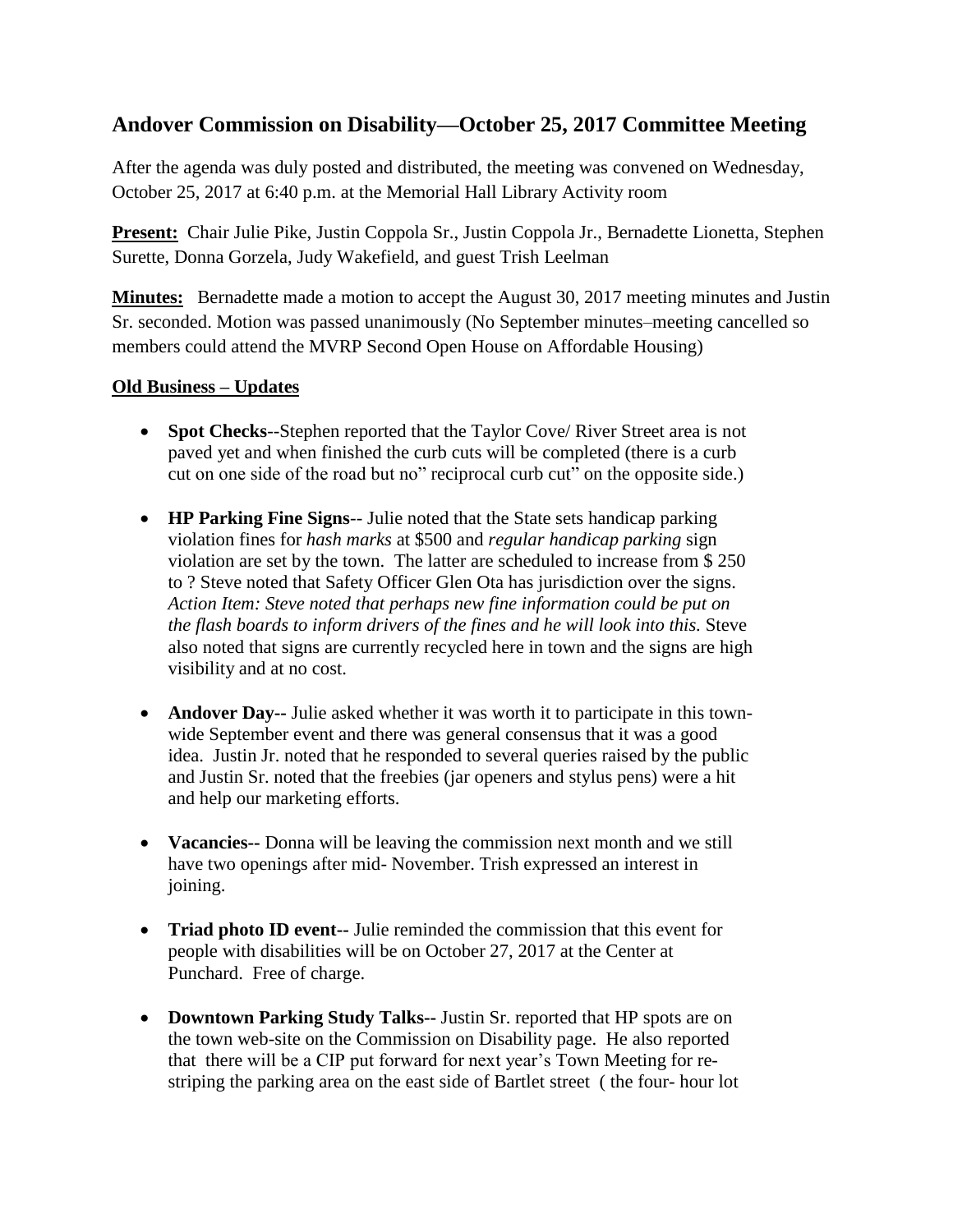where Domino's Pizza is now located) This will allow for a 20 % increase in parking over what is available now.

- **MVRPC Second Open House--** Members agreed that after attending the first three Open Houses, they will not attend a fourth session in late January.
- **Playground Update**-- Joe was not at the meeting but he will keep the commission informed of updates regarding the playground at Wood and High Plain Schools.

## **New Business**

- Julie reported that she, Justin Sr. and Justin Jr. presented a "Certificate of Excellence" and card to Ed Ataide from the Commission on his retirement. Steve reported that Janet Nicosia formerly Manager of Energy and Utilities is the interim Deputy Director.
- **Accessibility at St. Joseph Church, High Vale Lane**—A commission member received a call about a person who uses a wheel chair not being able to enter the church as there is no ramp or other access point. Although it was noted that religious churches are not subject to the ADA, they are subject to state laws. *Action Item: Julie will notify the church that this issue cropped up.*
- **Funding Project**-- Bernadette reported on a program in town called Autism Hike (about a dozen or so people typically involved) and she asked whether ACOD might be interested in funding t-shirts or hiking poles for this group as part of ACODs outreach in the community. Justin Sr. and Justin Jr. agreed that it was a good marketing idea but declined to vote on the issue due to anticipated Transition Plan expenses.
- Julie reported on a discussion she had with Ed Ataide concerning the second floor of the Doherty School where a long and steep ramp near the auditorium. Justin Sr. followed up to say he and Justin Jr. have long noted that this is out of compliance with respect to height and slope. Justin Sr. further noted that there may be a CIP warrant to provide an elevator in this area which would need to be reconfigured to be ADA compliant. The Transition Plan may address this issue. *Action Item: Bernadette agreed to find out the number of physically disabled students at Doherty school.*
- **Newsletter and Website**-- Justin Sr. and Justin Jr. gave a presentation on the ACOD website which can be accessed on the town web site by clicking on "disability" search. Upcoming events, ACOD projects and other information are now available on-line.